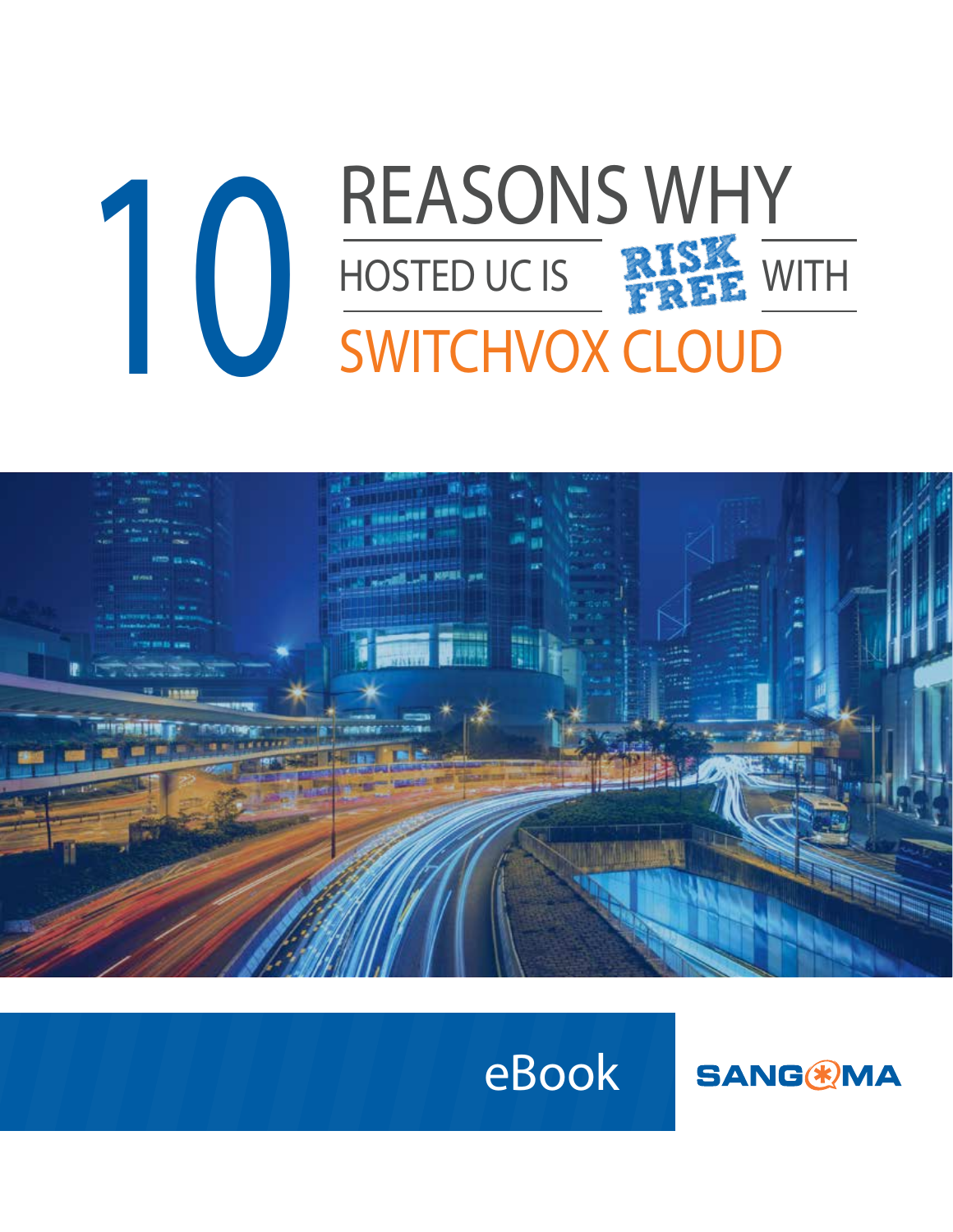

#### Upgrade Your Business Communications with Confidence

Shrinking budgets, outdated technologies, and increasingly complex server rooms have led a majority of businesses to move many of their IT platforms to the Cloud. In fact, 92% of small to mid-size businesses are already using one or more cloud-based solution.<sup>1</sup>

One technology that is booming with the mass migration to the Cloud is Unified Communications as a Service (UCaaS), a model in which UC systems are hosted in the Cloud rather than on-site at a business' location. Gartner previously reported that the rate in which organizations deploy cloud telephony will more than double from 2016 through 2021.<sup>2</sup> Part of the driving force behind this boom is because traditionally communications systems have been large investments. However, UCaaS changed this entire model, giving businesses access to always-up-to-date software with no expensive hardware to maintain.

Initially, consumers were wary of the new technology. Telecom companies were just starting to offer cloud services and many experienced hiccups as they rushed too quickly to try to keep up with the market. Their offerings were not dependable, and consumers feared getting locked into a contract. However, hosted UC has established itself as an affordable, reliable service. According to Transparency Market Research, by deployment model, hosted UCaaS solutions led the market in 2015, and the segment is expected to retain its lead through 2024. During that time, the value of the global UCaaS market is expected to reach US\$79.3 billion.<sup>3</sup>

Switchvox Cloud is Sangoma's award-winning UCaaS solution that provides businesses with an affordable, risk-free option for moving their business communications to the Cloud. This guide provides an overall look at Switchvox Cloud and discusses ten reasons why hosted UC is risk-free for your organization with Switchvox Cloud.

<sup>1</sup> *SMB Group. Small and Medium Business Routes to Market Study.*

- <sup>2</sup> Gartner. Forecast Overview: Unified Communications, Worldwide.
- <sup>3</sup> Transparency Market Research. Unified Communications as a Service Market: Snapshot.

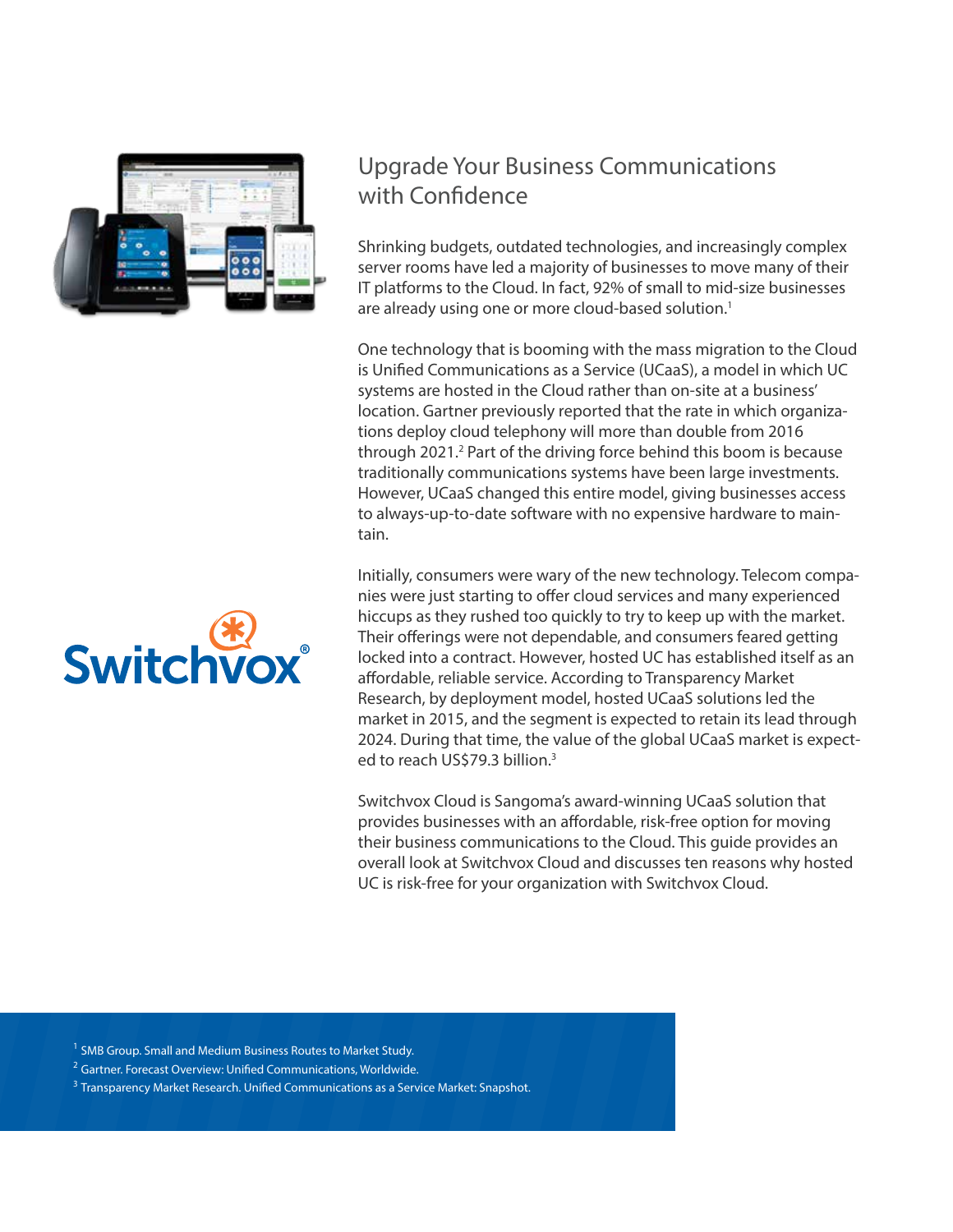#### Reason 1: Network Assessment

Reliability is a warranted concern. Businesses cannot afford to have unexpected phone outages. That is why, before even beginning the process of moving your communications to the Cloud, Sangoma's sales and technical staff will ensure that your business is suitable for cloud-based services. You can also use our free network assessment tool to check your network for jitter, packet loss, and latency, and make sure that you have the proper bandwidth required. The majority of companies are already equipped for the Cloud, but if your company isn't ready, we can suggest fixes for those obstacles. By taking these simple proactive measures, we eliminate possible future call quality issues.

#### Reason 2: Easily Scalable

One con associated with traditional phone systems is their inelasticity. A growing business used to mean spending more money on phone equipment. Opening a new location could cost thousands in telephony costs alone. Cloud has forever changed that.

Having your phone system in the Cloud gives you the flexibility to expand or retract it effortlessly by making it easy to add or remove new users. And, because Switchvox can be deployed in the Cloud or on-premise with the exact same feature set, if you decide that another deployment method is a better fit for you later, you can seamlessly migrate from Cloud to on-premise and vice versa as your

business needs change.



Evaluate your network with our Network Assessment Tool at [sangoma.com/](https://www.sangoma.com/network-test/) [network-test](https://www.sangoma.com/network-test/)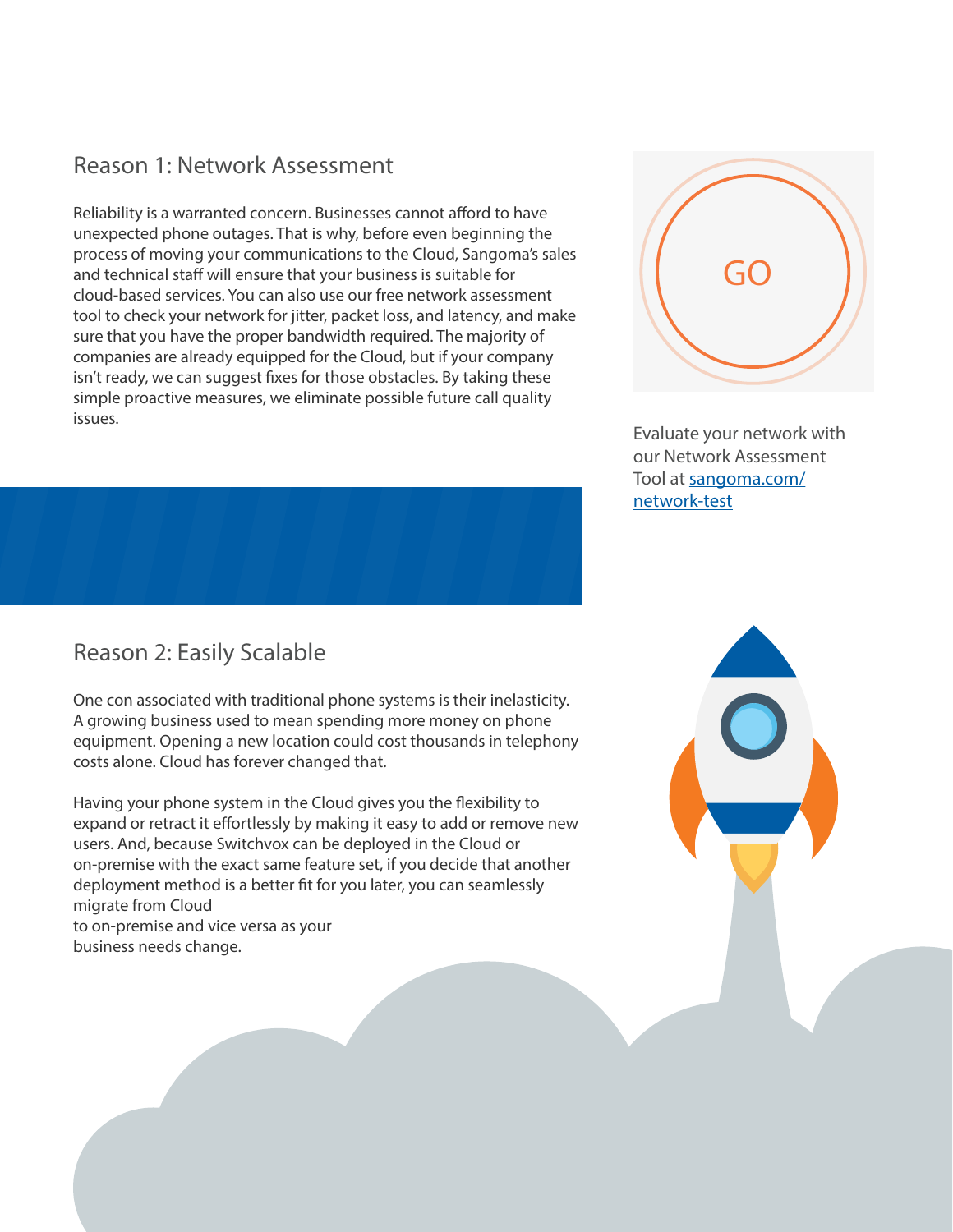

#### Reason 3: No Servers to Maintain

On-premise phone systems are great for businesses that can afford them upfront, but they are not the best fit for all organizations. Having to purchase and maintain server equipment, making sure that all of your software is updated and keeping up with maintenance fees usually requires at least a small IT department.

With Switchvox Cloud, future software releases and updates are all included in your monthly price. You never have to pay anything extra, and we handle all of the updates for you. We ensure that new software releases are stable before installing them, and when we do, it happens without you having to lift a finger or pay an additional fee.

## Reason 4: No Physical Space to Consider

While server rooms are not typically large, they do take up space and require a lot of ventilation. Thanks to cloud, this consideration is no longer necessary since hosted systems do not occupy any physical area at all. For Switchvox Cloud, all you need is your existing network equipment and a network cable connected from the wall to employees' phones. We handle the technical side of things. The PBX is hosted in our data center so as far as your phone system is concerned, you never have to see a server room.

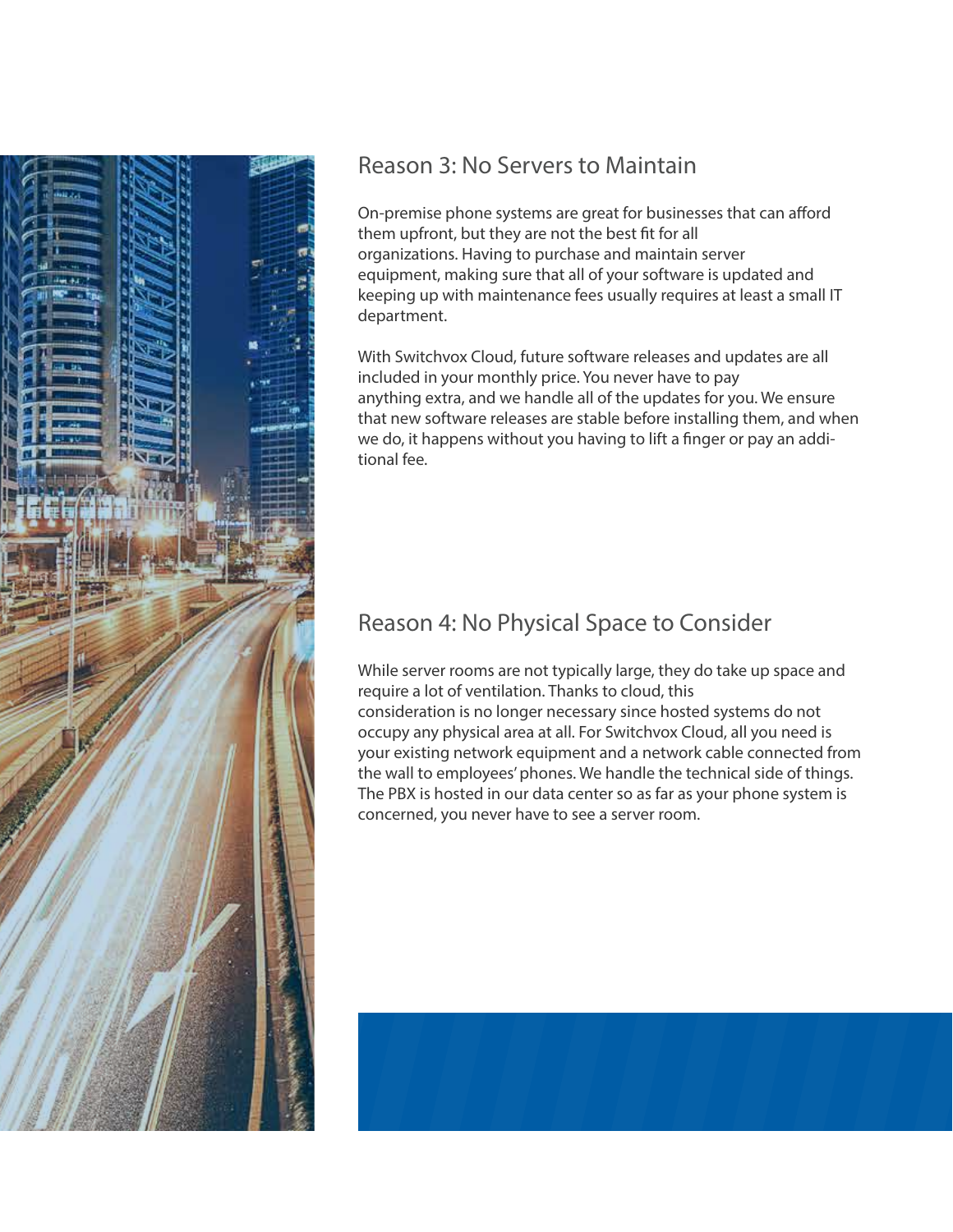### Reason 5: Award-Winning Solution

Those unfamiliar with the telecom industry may not know who to trust when it comes to cloud services. Certainly, not all offerings are created equal. Sangoma has been building communication solutions for businesses for decades beginning with Asterisk and FreePBX, the world's most popular open source communications projects. Switchvox is an award-winning UC solution based on Asterisk, and both its cloud and on-premise deployments have won many awards. Sangoma has spent years developing and perfecting Switchvox Cloud from the existing Switchvox system. Since Switchvox Cloud is the same product as Switchvox on-prem, it is reliably stable and we fully support it. Both our company and our products have been fully vetted, so you can be assured that you're getting a great product that has thrived in the market for years.







#### Reason 6: Integrated Experience with Phones

Many telephony suppliers do not make proprietary phones to go with their systems, leaving their customers to rely on third-party phones that are not designed to fit every solution. Because of this, certain features may not be supported and it may take a technician to custom-ize the phones for proper use. Sangoma IP phones, however, are engineered specifically for use with Switchvox. Features like Status,

Visual Voicemail, Contacts, and Call Queues integrate with Sangoma phones to extend the power and flexibility of Switchvox Cloud to your desk phone. Sangoma IP phones also offer simple setup and provisioning with plug-and-play installation, making the deployment process even faster. There is no better pairing than Switchvox Cloud and Sangoma IP phones.

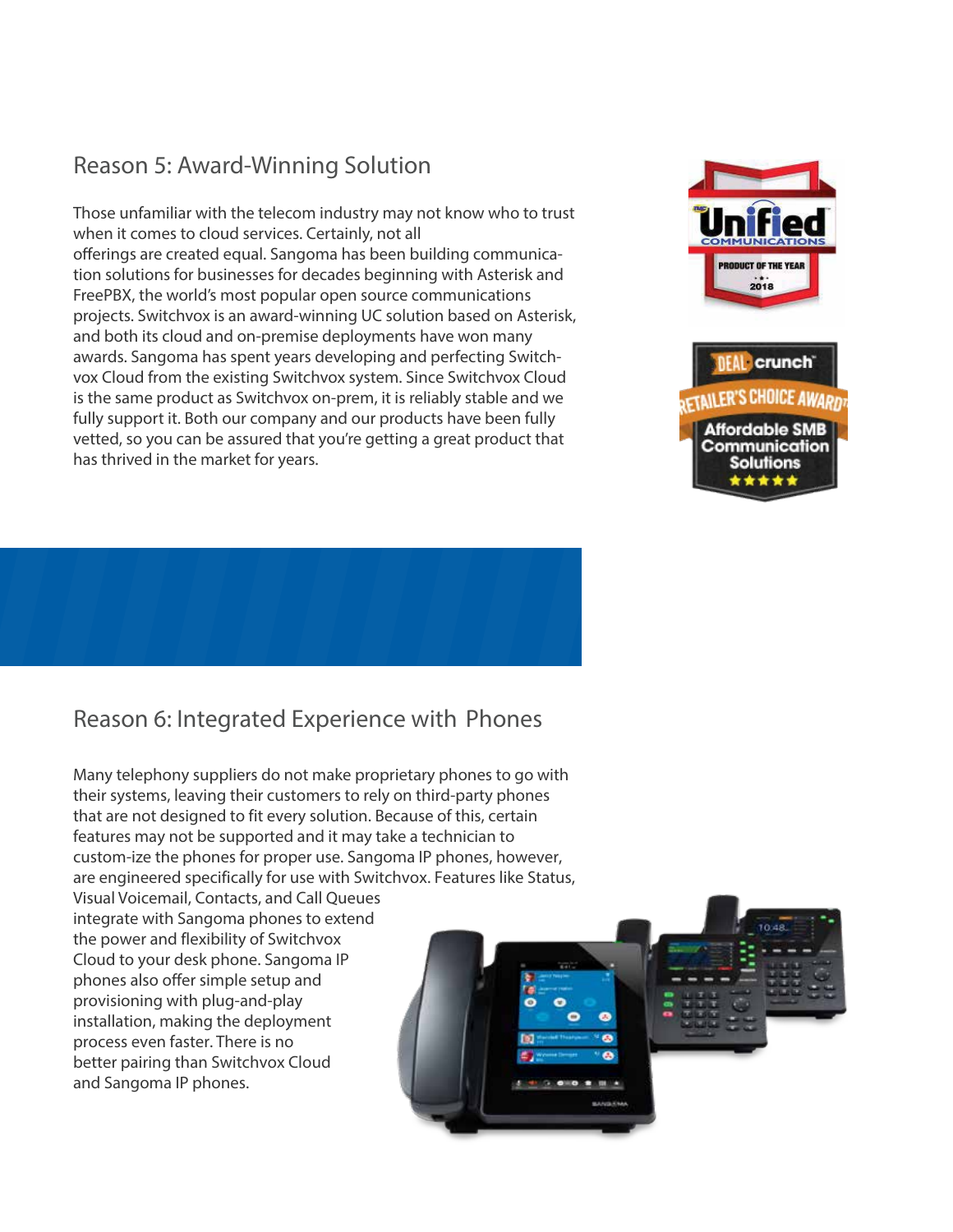

See the full suite of Switchvox Cloud features by registering for a personalized demo at [sangoma.com/free-demo](https://www.sangoma.com/free-demo/)

#### Reason 7: All-Inclusive Pricing

It is not uncommon to find cloud services that are featurespecific and charge more for additional features. Getting an accurate quote and ensuring you have all the features you need can be a challenge. With Switchvox Cloud, our entire suite of features is included with every deployment. Presence, conferencing, the Switchvox Softphone app, instant messaging, video calling, call queues, and full reporting (not just call logs) are all included in the price. Plus, everything is available for every user. (If you don't want to give all features to all of your users, you can easily adjust permissions within the admin portal.)

Knowing that you will have every feature takes the worry, confusion, and complexity out of the buying process. There will never be a time when you have to call Sangoma and ask for a certain feature to be enabled because you will already have all the features. Every Switchvox user is fully equipped to succeed.



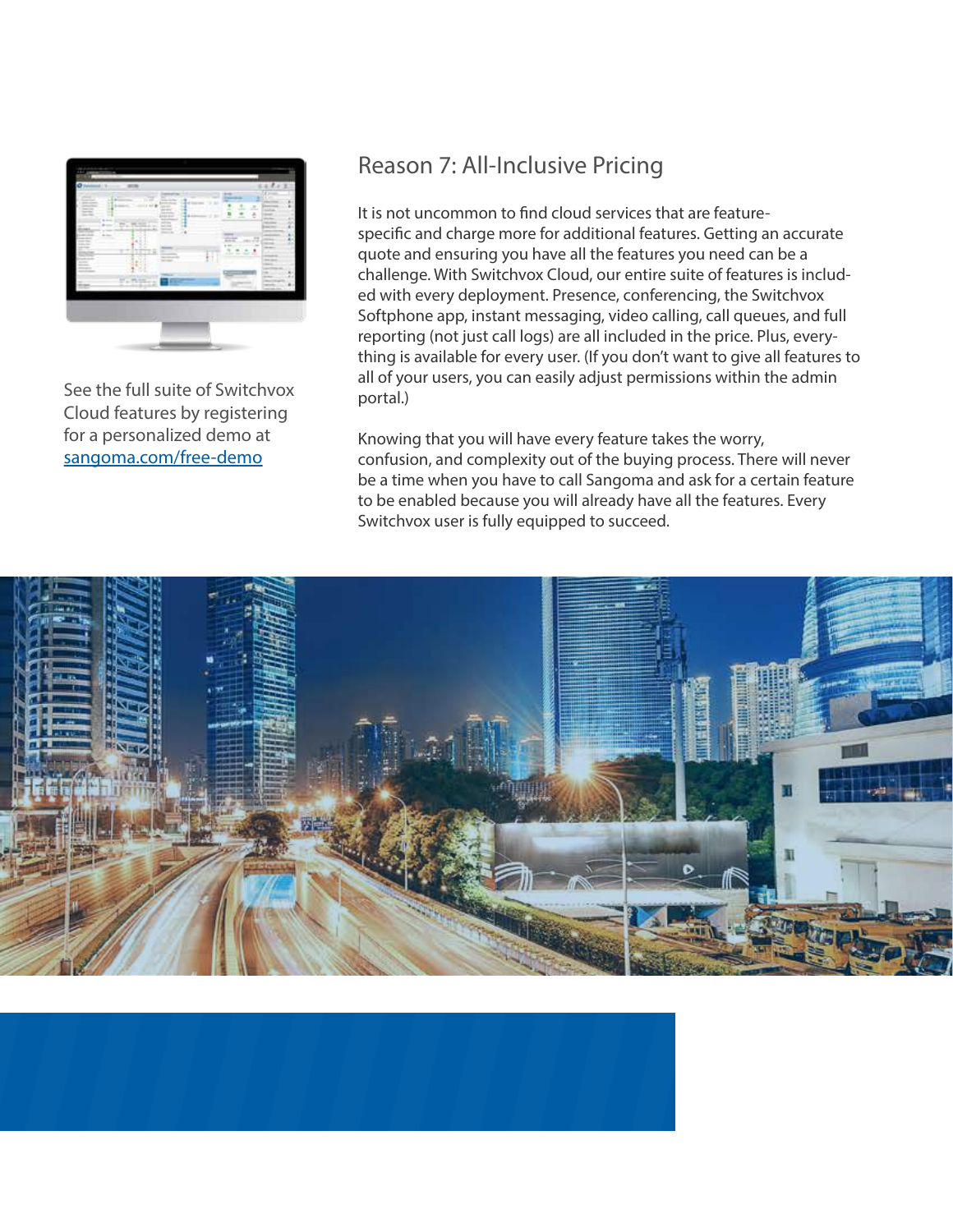### Reason 8: Training & Support Included

In addition to all features, support and training are included in the monthly Switchvox Cloud price as well. We want to make sure that anyone who signs up for Switchvox Cloud has top-notch support whenever they need it and that they have access to training. We give all of our Switchvox Cloud customers full access to our administrator and end-user training, which is a collection of videos you can watch to learn everything about Switchvox Cloud. From creating new extensions to using our mobile app, almost every feature in Switchvox Cloud has a video that corresponds to it and walks you through step-by-step processes. Plus, you can get help from our US-based support staff if you happen to have any issues.

#### Reason 9: Free Trial Period

With real-world, hands-on experience, you can ensure Switchvox Cloud is a good fit for your business. Many vendors offer free trials that are more like money back guarantees if you choose to stay with their services after the trial period. Sangoma, however, offers a truly free, 30-day trial of Switchvox Cloud, meaning you pay nothing upfront.

If you sign up for a Switchvox Cloud trial today, we will send you up to five Sangoma D60 rental IP phones and five full-featured Switchvox user extensions. With those, you receive access to all features, including the Switchvox Softphone app for iPhone and Android, the Switchboard (a web-based dashboard), call queues, Microsoft integration, call recording, and more. With Sangoma's D-Series IP phones, you get to test drive the most tightly integrated IP phones for Switchvox with built-in applications like Visual Voicemail, Call Logs, and Favorites.



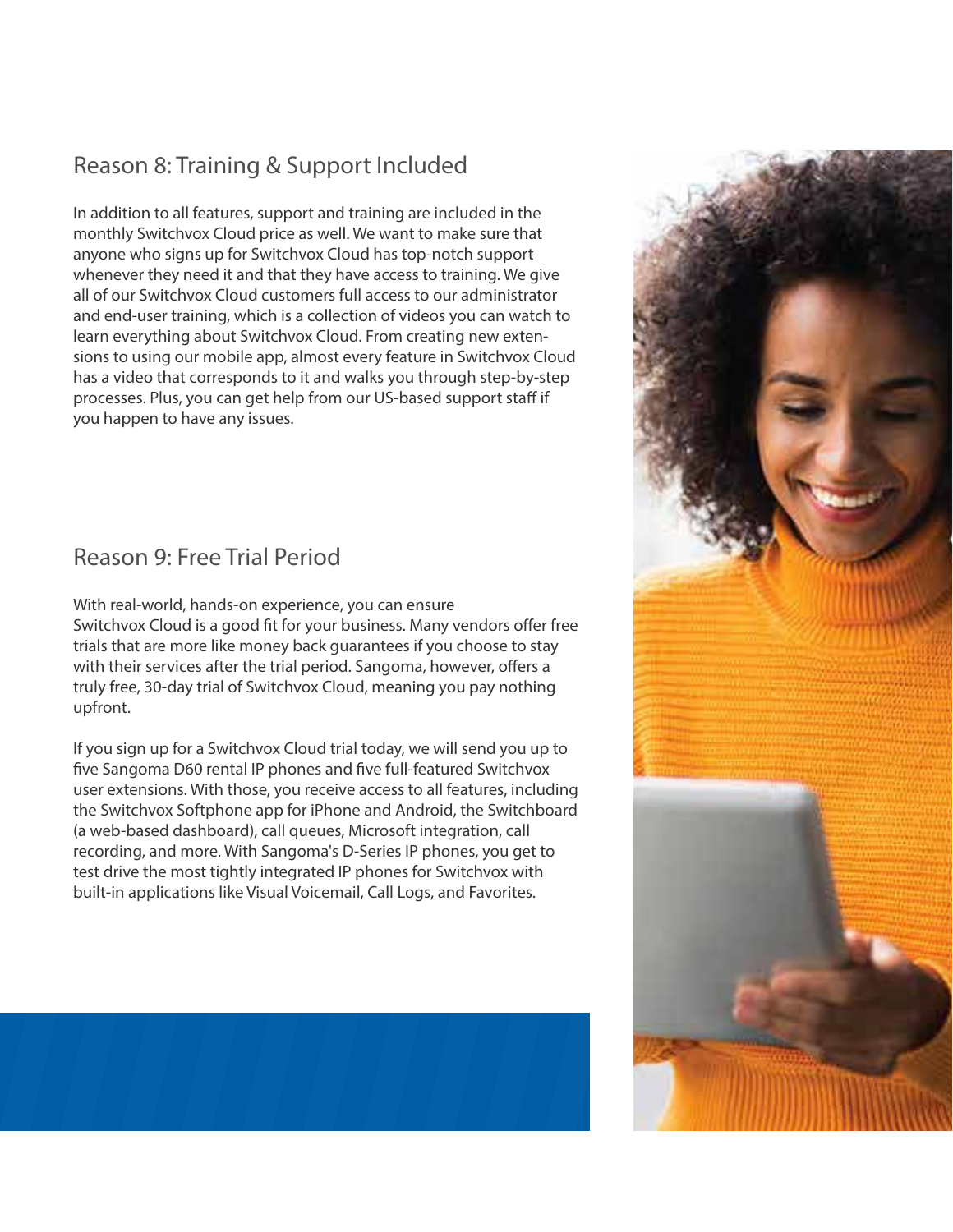

#### Reason 10: Zero Upfront Hardware Costs

One of the biggest benefits of a cloud-based UC system is how you can change your communications platform from a capital expense to an operating expense. In the past, purchasing a phone system required a large capital payment up front.

However, cloud services have changed that. Now you can pay a small amount up front (purchase your phones and pay the fees to get started) and have a monthly rate you pay on-going, allowing you to save the capital or to purchase other products or services that could help your company.

However, we took it a step further and eliminated the upfront hardware cost completely with our Sangoma IP Phone Rental Program. Instead of purchasing all of your phones upfront, you can rent them for a low, monthly fee. And you can even get a free phone for each Switchvox Cloud seat you have on a three-year contract, leaving you with an industry-leading UCaaS system and a full wallet. Because you get to try everything for free and have zero hardware or upfront costs, you can get started with Sangoma phones and Switchvox Cloud with absolutely zero risks.

Test drive Switchvox Cloud with a free 30-day trial. Get started at [sangoma.com/](https://www.sangoma.com/switchvoxcloud/) [switchvoxcloud](https://www.sangoma.com/switchvoxcloud/)

### Conclusion

Whether it is time to replace your outdated phone system or your on-premise solution is not flexible enough for your business, UCaaS is the answer. Switchvox Cloud is more than a safe bet. It's risk-free. With Sangoma, you get a proven, reliable, cost-effective solution that does not take up any space and can easily grow with your business. We provide you with all of the training, resources, and support to get your UC system up and running quickly and assist you with your telecom needs for years to come. See what Switchvox Cloud is capable of for



yourself with our free 30-day trial.